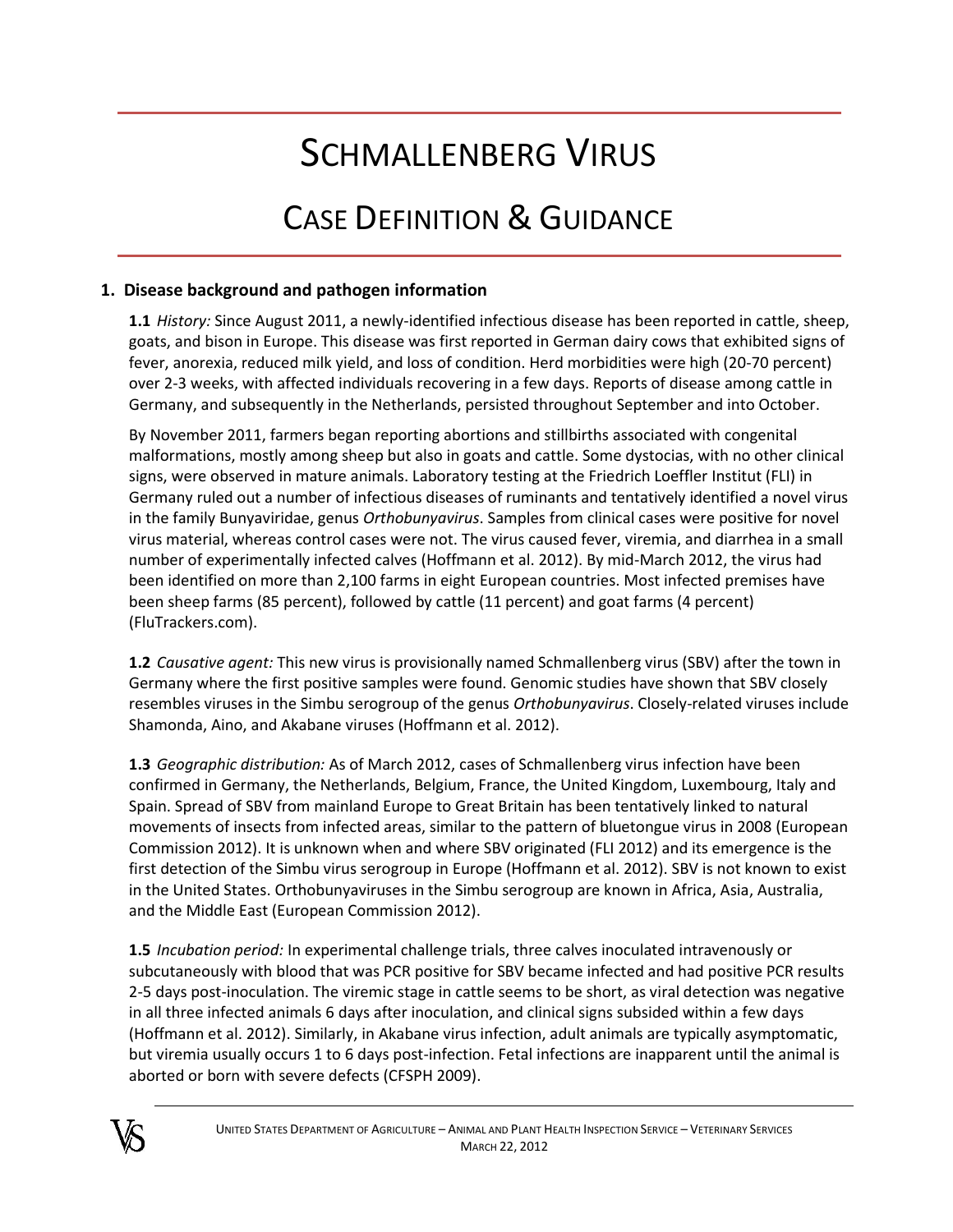**1.5** *Differential diagnosis*: Many of the clinical signs of SBV are similar to other diseases or agents (viral, bacterial, genetic, toxic or nutritional, etc.) that cause abortion, congenital malformations, and transient systemic problems in cattle, sheep, and goats. These diseases include bovine viral diarrhea virus and other pestiviruses, bovine herpesvirus type 1, foot-and-mouth disease virus, bluetongue virus, epizootic hemorrhagic disease virus, Rift Valley fever virus, Cache Valley virus, bovine ephemeral fever virus, toxicities (e.g. *Veratrum californicum*, *Lupinus* spp.), nutritional deficiencies (e.g. gestational protein deficiency, manganese), and genetic abnormalities (e.g. spider lamb syndrome).

**1.6** *Transmission and reservoirs:* All known orthobunyaviruses are spread by arthropod vectors, principally midges (*Culicoides* spp.) and mosquitoes. Transplacental transmission has also been demonstrated in orthobunyaviruses (European Commission 2012). The role of biting midges in the transmission and spread of Schmallenberg virus was confirmed with the detection of SBV in two species of *Culicoides* in Belgium collected during September and October 2011 (European Livestock Association 2012a). The examined insect pools consisted exclusively of heads, suggesting that midges act as amplification vectors and were not simply SBV positive after ingesting a blood meal on viremic animals. The further spread of SBV in Europe will be determined by the natural history of the virus (e.g., whether it overwinters in arthropod hosts), environmental temperatures, and number and distribution of vector species and ruminant hosts. Because Akabane virus can infect domestic and wild ruminants as well as pigs (CFSPH 2009), it is similarly assumed that SBV can infect wildlife and swine, although evidence is lacking (FLI 2012). Potential wildlife hosts for SBV in Europe include roe deer (*Capreolus capreolus*), fallow deer (*Dama dama*), red deer (*Cervus elaphus*), mouflon sheep (*Ovis aries*), bison (*Bison bonasus*), and wild boar (*Sus scrofa*). Should SBV enter North America, potential wildlife hosts would include several species of Cervidae as well as American bison (*B. bison*) and feral swine.

**1.7** *Epidemiology*: Infections with SBV likely occurred during the summer and fall of 2011 (assuming an insect vector) with exposed fetuses and neonates of small ruminants showing signs around parturition. In some sheep flocks, 20-50 percent of lambs were deformed, and many were born dead (Kupferschmidt 2012). Data from the Netherlands suggested that SBV caused a small percentage of cattle abortions and neonatal deformities in 2011 (2 out of 101 sera from cows that had aborted in September-October were PCR positive for the virus). However, scientists are expecting more neonatal cases in cattle during spring of 2012, when bovines conceived in 2011 are due to be born (Kupferschmidt 2012). Genomic studies have shown that SBV is most closely related to Simbu serogroup viruses, in particular Shamonda virus, which does not cause disease in humans. Because of this close relationship and the absence of reports of clinical signs in people, the risk to humans is currently judged as very low to negligible, but cannot be entirely excluded (RIVM 2011, Hoffmann et al. 2012). The European Food Safety Authority (EFSA) and the European Centre for Disease Prevention and Control (ECDC) are closely monitoring the SBV situation with respect to public health (EFSA 2012).

#### **2. Laboratory criteria**

**2.1** *Sampling procedure:* Blood (serum or EDTA-preserved whole blood) is the preferred tissue for SBV detection in adult animals. Samples should be collected during the acute stage of clinical infection (e.g., fever, reduced milk yield, diarrhea). Brain is the preferred tissue, along with spleen and blood (serum or EDTA-preserved whole blood), for detection of the virus in aborted, stillborn, and malformed fetuses and neonates (FLI 2012).

**2.2** *Agent isolation and identification:* The FLI has developed a real-time reverse transcriptase PCR (rRT-PCR) for Schmallenberg virus detection. All suspect cases of SBV reported in Germany, the Netherlands,

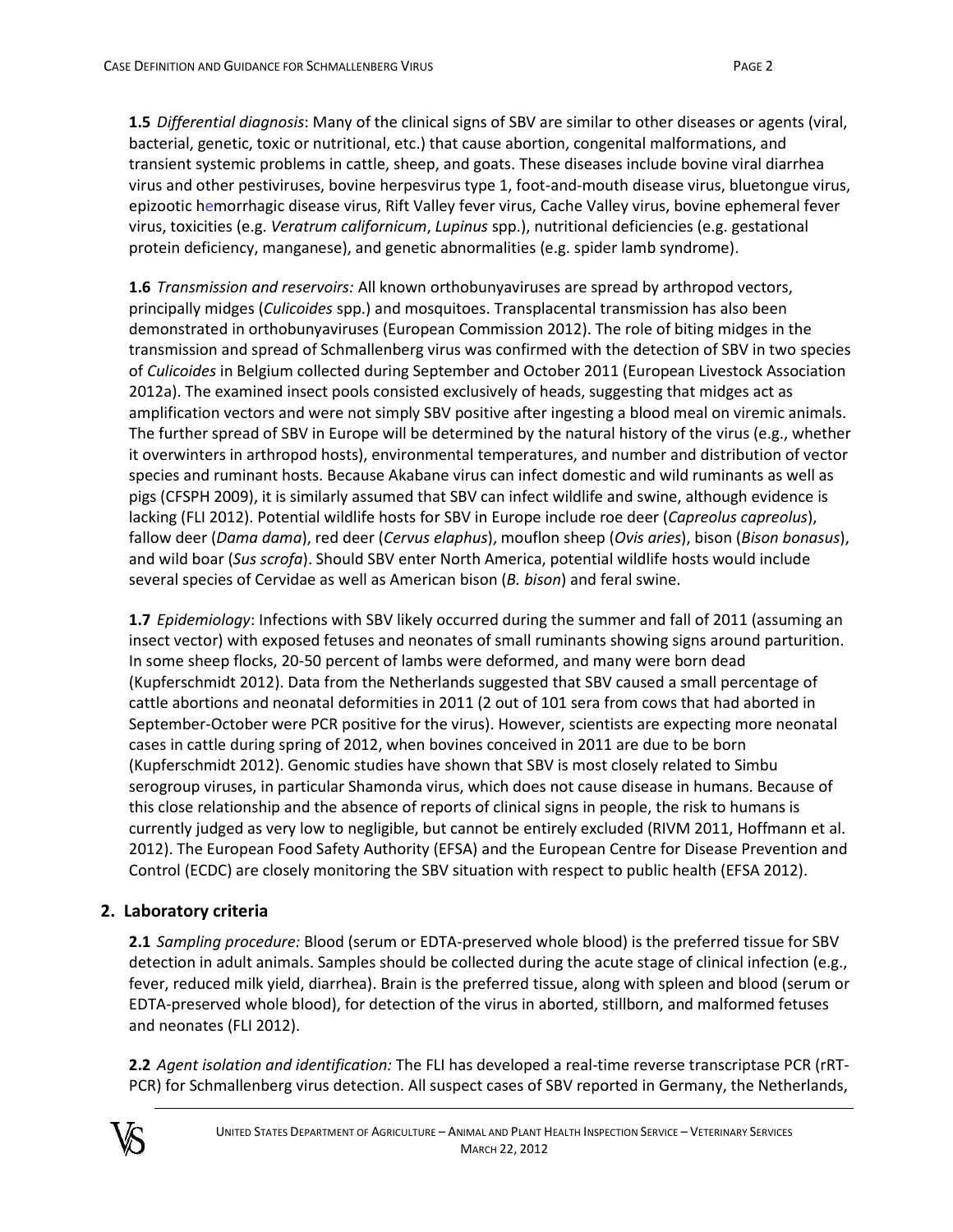Belgium, France, and the United Kingdom are currently being confirmed using this rRT-PCR test. The FLI has also shared its PCR protocol for use by laboratories in Italy, Denmark, and the United States. Other supplemental confirmatory tests used on a case-by-case basis include indirect immunofluorescence and virus neutralization assays (FLI 2012). In addition, scientists in the Netherlands and Germany have recently developed an antibody-based test (viral neutralization) that is suitable for mass testing for SBV (i.e., measuring past exposure in animals via antibody production to this virus) (AHVLA 2012, EFSA 2012, European Livestock Association 2012b).

# **3. Clinical signs**

#### **3.1** *Fetuses and neonates (primarily sheep and goats)*

- Congenital malformations in fetuses and newborns are the major clinical signs and are similar to those seen in Akabane virus infection.
- These congenital anomalies are classified as arthrogryposis hydranencephaly syndrome (AHS).
- Signs of AHS include: stillbirth, premature birth, mummified fetuses, arthrogryposis, hydranencephaly, ataxia, paralysis, muscle atrophy, joint malformations, torticollis, kyphosis, scoliosis, behavioral abnormalities and blindness.
- Specific AHS signs reflect the stage of gestation when the virus infected the dam and fetus.

# **3.2** *Adult animals*

- Adult sheep and goats are generally asymptomatic except for increased incidence of abortions and congenital malformations in offspring characteristic of AHS.
- Adult cattle are asymptomatic or display few clinical signs: transient fever, decreased appetite, general malaise, reduced milk production, and diarrhea. Animals generally recover within a week.
- Acute clinical signs are thought to coincide with abundance of insect vectors (biting midges– *Culicoides* spp.).

# **4. Case definition** (modified from EFSA 2012)

#### **4.1** *Fetuses and neonates*

- **4.1.1** *Suspect case:* Susceptible species with clinical signs consistent with SBV.
- **4.1.2** *Confirmed case:* Confirmation of viral infection in a suspect case by rRT-PCR, virus isolation, or other method of SBV antigen detection.
- **4.2** *Adult animals – past exposure to virus*
	- **4.2.1** *Suspect case:* Ruminants or other susceptible species with pregnancies terminating in abortions, stillbirths, and congenital malformations in offspring characteristic of AHS.
	- **4.2.2** *Confirmed case:* Confirmation of SBV antibodies by ELISA or other method of detection in herds with confirmed cases of SBV by antigen detection.
- **4.3** *Adult animals – acute infection*
	- **4.3.1** *Suspect case:* Susceptible species (especially cattle) exhibiting clinical signs consistent with SBV infection.
	- **4.3.2** *Confirmed case:* Confirmation of viral infection in a suspect case by rRT-PCR, virus isolation, or other method of SBV antigen detection.

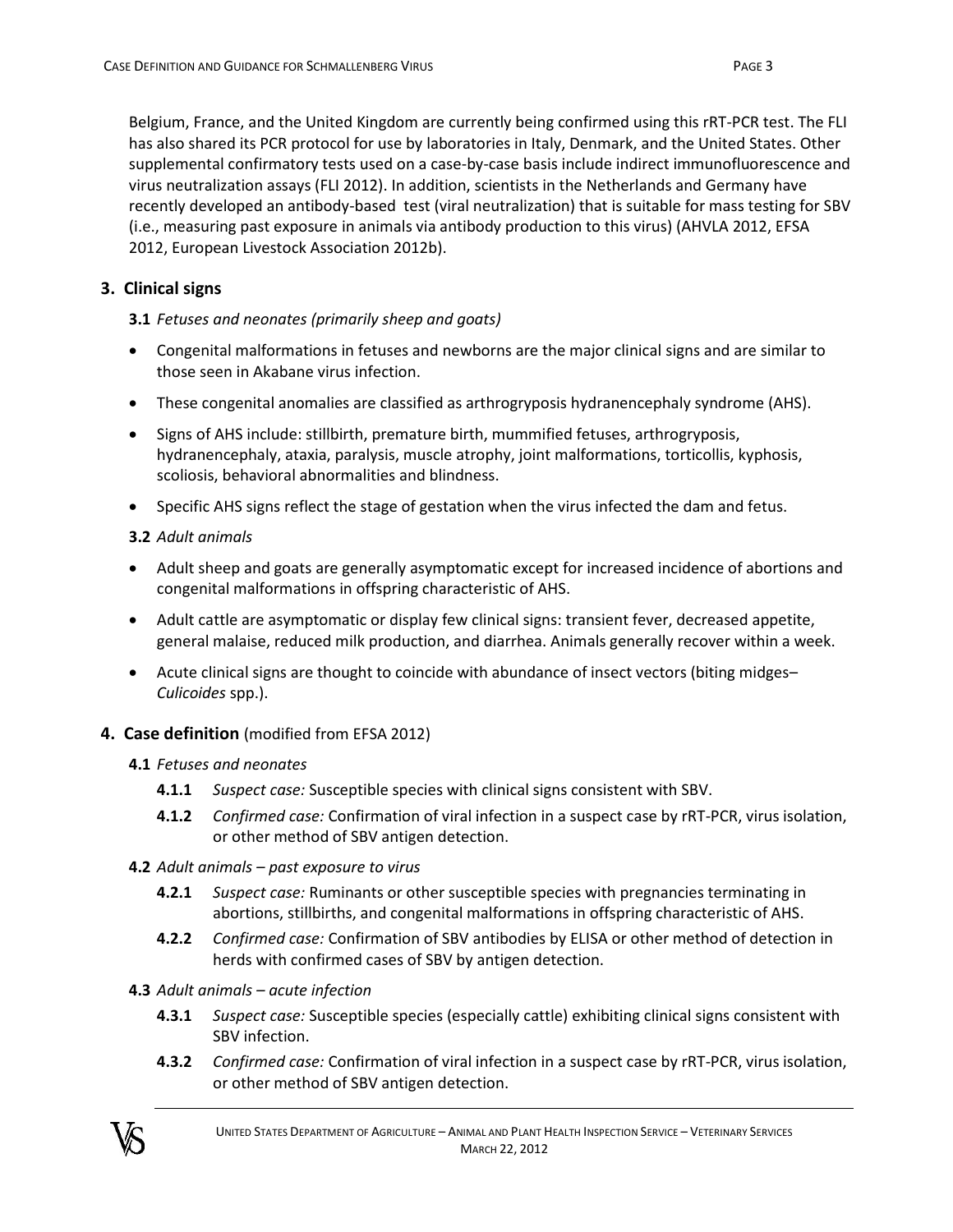**4.4** *Flock/herd case definition*: Any flock/herd with one or more animals confirmed with SBV infection per case definitions above.

# **5. Reporting criteria**

- **5.1** Currently, viruses belonging to the Simbu serogroup of the genus *Orthobunyaviruses* are not classified as notifiable by the World Organization for Animal Health (OIE). However, affected EU member states have notified the OIE of the presence of Schmallenberg virus under required reporting procedures for emerging diseases. The Dutch Ministry of Agriculture has declared SBV a reportable disease in the Netherlands.
- **5.2** SBV infection is not known to exist in the United States. Suspected cases should be reported to the respective State animal health official or the APHIS Veterinary Services Area Veterinarian-in-Charge.

#### **6. Disease response**

- **6.1** The EFSA, ECDC, and several laboratories and experts of the EU member states are engaged in studies and investigations of Schmallenberg virus (European Commission 2012). Although SBV has been isolated and propagated in the laboratory, a serologic assay was developed for mass testing of exposure to the virus only recently. Scientists in the Netherlands used a new viral neutralization assay to demonstrate a 70 percent prevalence of antibodies against SBV in the country's dairy cattle population (European Livestock Association 2012b). The FLI in Germany is developing a prototype inactivated vaccine for SBV, although it is unknown when such a vaccine will become available.
- **6.2** Given the evidence that Schmallenberg virus is largely a vector-borne disease, once SBV is established within one or more competent indigenous vectors and host species, it is unlikely to be contained except in very limited situations. At a local scale, housing animals indoors at night during critical periods of pregnancy could reduce exposure to SBV-infected midges, possibly mitigating the incidence and consequences of SBV infection (Veterinary Record 2012). Enforcing risk mitigations that are currently in place for other ruminant viral diseases, and which are imposed on imported animal-derived material, may also help minimize the immediate risk of importing SBV into the United States.
- **6.3** The United States is considering surveillance activities for Schmallenberg virus, including testing of ruminant livestock and potential insect vectors that could sustain SBV infection in the event of an outbreak. APHIS – VS has provided a guidance document to U.S. veterinary diagnostic laboratories for passive surveillance of ruminants with clinically compatible signs of SBV infection. Surveillance and mitigation recommendations may change as new epidemiological information becomes available.
- **6.4** When the first U.S. case of SBV is **confirmed** (currently through virus isolation from an aborted/malformed fetus or RT-PCR of samples from clinically ill animals), APHIS – VS would recommend the following actions:
	- **6.4.1** An initial hold order placed on the affected herd/flock where the virus was found. This hold order will remain in place during an investigation that will answer the following:
		- a. Is this positive viral case related to an import?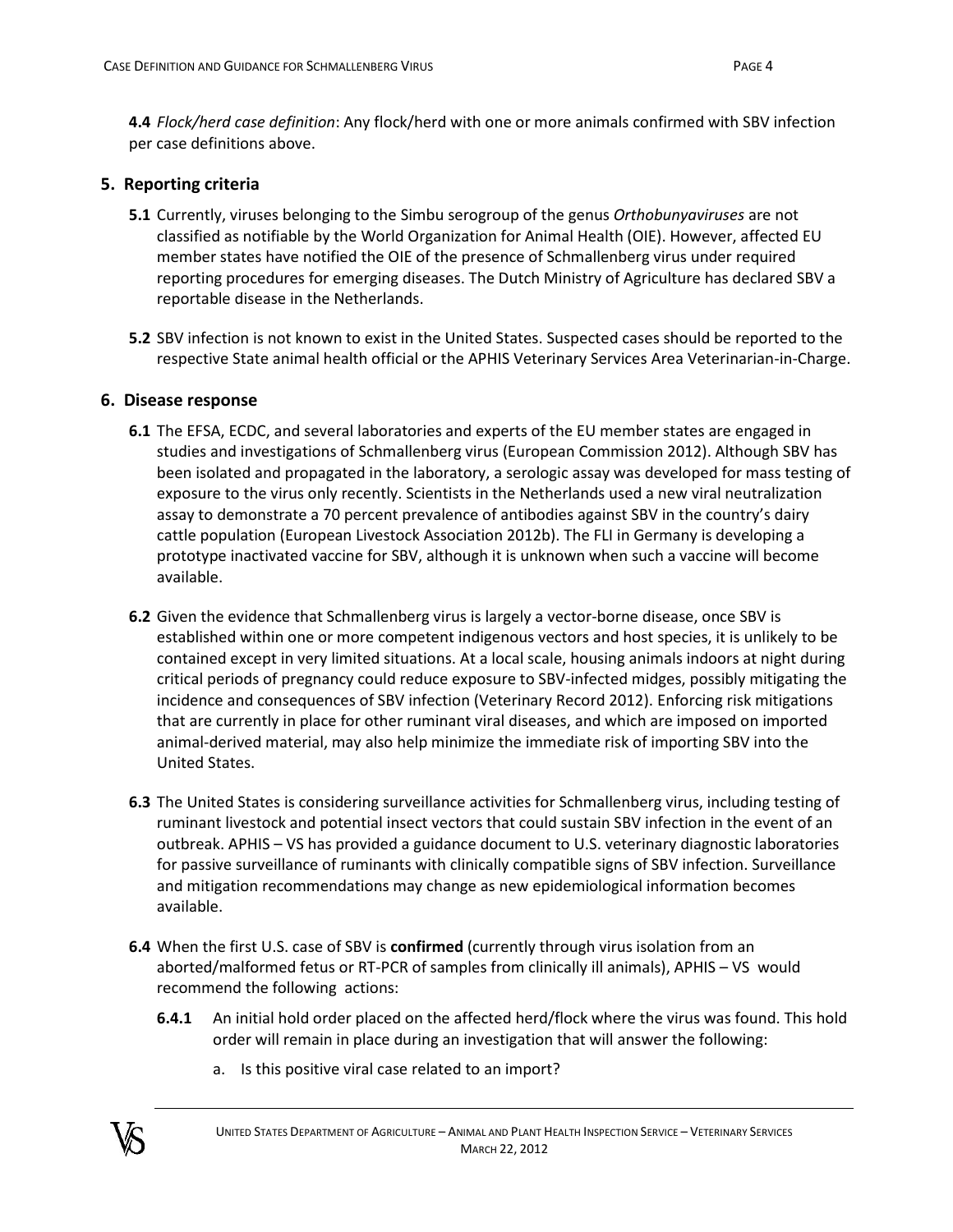b. Is the disease likely to be containable? (This includes consideration of location, vector season, potential source, etc.)

The hold order may have provisions to allow some animal movement from the affected premises after assessing the continued potential for viremic animals to be present.

- **6.4.2** After the initial finding, we recommend surveillance in the immediate surrounding area to answer the following:
	- a. Is the virus localized to a confined area or geographically dispersed?
	- b. Is the disease situation containable?

The passive surveillance would target sick animals (abortions/malformed fetus, etc.) throughout the State where first isolated. Movements will not be restricted from the surrounding area, except with the general understanding that clinically ill animals should not be moved.

- **6.4.3** Recommendations for serological evidence of Schmallenberg virus **without** confirmation by antigen detection:
	- a. Conduct an epidemiologic investigation to determine the likelihood that the virus was or is present in the herd/flock and if it is likely that the virus can be contained to the premises.
	- b. The investigation will include:
		- i. History of relevant clinical signs in the flock/herd.
		- ii. History of imported EU semen (If yes, place a hold order)
		- iii. With clinical signs, collect samples for antigen detection and place hold order pending results.
		- iv. A serology representative sampling from herd/flock:
			- 1. If all negative presume false positive
			- 2. If additional positives presume exposure and increase monitoring of herd and surrounding areas.
- **6.4.4** Recommendations after confirmation of Schmallenberg virus over geographically distinct areas over multiple time periods:

Schmallenberg virus is largely a vector borne disease, once SBV is established within one or more competent indigenous vectors and host species, it is unlikely to be contained except in very limited situations. Therefore, if there are several confirmed geographically distinct cases over multiple time periods, disease from the Schmallenberg virus would be treated the same as other non-program endemic diseases. Movement restrictions or extensive surveillance activities are not likely of value after the virus becomes established with a competent indigenous vector.

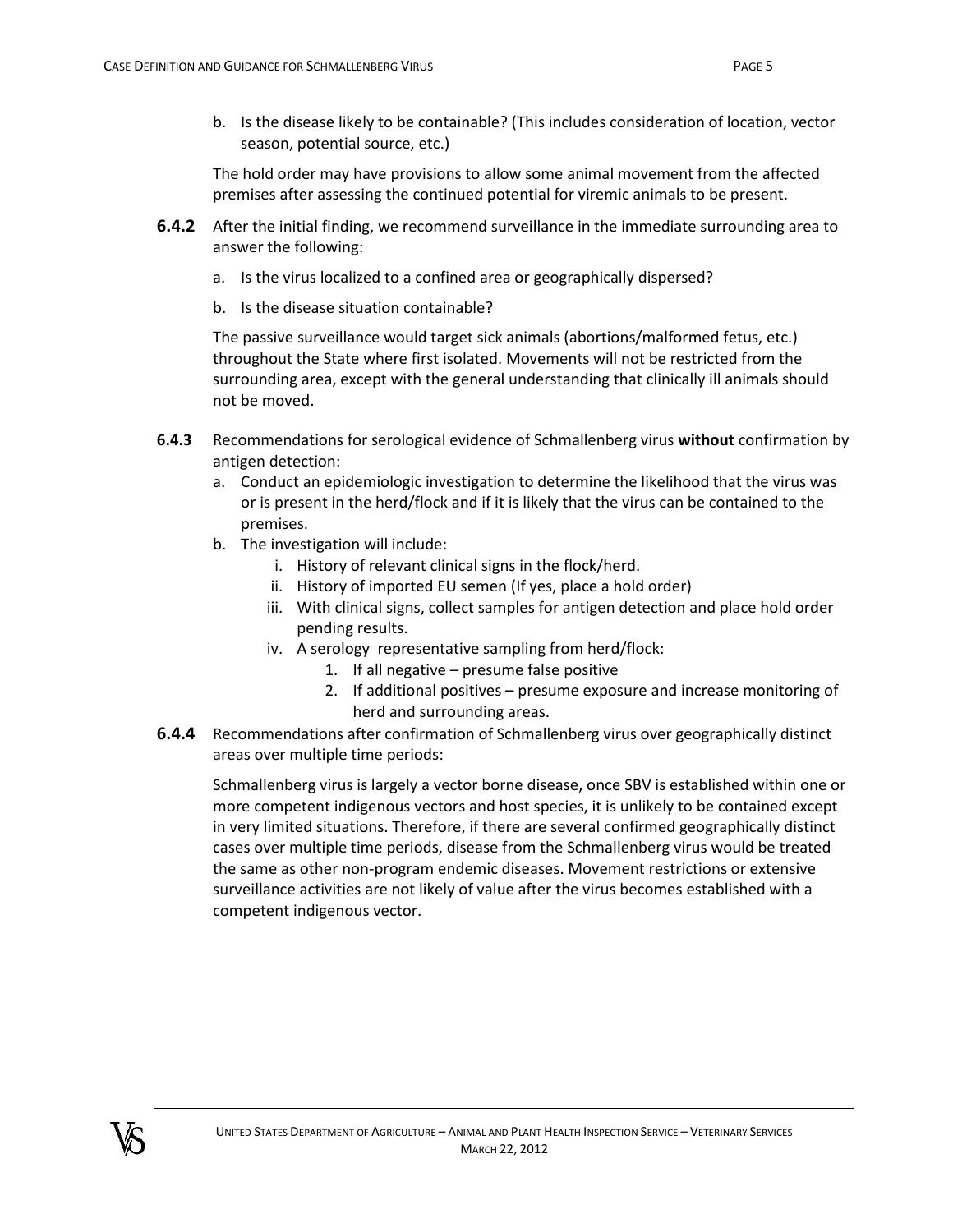#### **References**

AHVLA. Schmallenberg virus: a novel viral disease of cattle, sheep and goats in northern mainland Europe. AHVLA-briefing note. 11 January 2012. Animal Health and Veterinary Laboratories Agency, Department for Environment, Food and Rural Affairs (Defra), United Kingdom. Available online: <http://www.defra.gov.uk/animal-diseases/files/schmallenberg-brief-120112.pdf>

Davies I, Watkins G. Enhanced surveillance for the risk of incursion of Orthobunyavirus infection into Great Britain. 21 Dec 2011. <http://www.highlandcattlesociety.com/downloads/technical/7.pdf>

European Centre for Disease Prevention and Control (ECDC). Risk assessment: new Orthobunyavirus isolated from infected cattle and small livestock – potential implications for human health. December 2011. Available online:

[http://ecdc.europa.eu/en/publications/Publications/231112\\_TER\\_Risk\\_assessment\\_Schmallenberg\\_virus.pdf](http://ecdc.europa.eu/en/publications/Publications/231112_TER_Risk_assessment_Schmallenberg_virus.pdf)

European Commission. Information note, Schmallenberg virus. 25 January 2012. Available online: [http://ec.europa.eu/food/animal/diseases/schmallenberg\\_virus/docs/information\\_1818\\_note\\_240112\\_en.pdf](http://ec.europa.eu/food/animal/diseases/schmallenberg_virus/docs/information_1818_note_240112_en.pdf)

European Food Safety Authority (EFSA). "Schmallenberg" virus: likely epidemiological scenarios and data needs. Supporting Publications 2012:EN-241. [31 pp.]. Available online: <http://www.efsa.europa.eu/en/supporting/doc/241e.pdf>

European Livestock Association. Belgium: Pools of Culicoides spp. found positive for Schmallenberg virus by RT-qPCR. 2012a; accessed 14 March 2012. Available online: [http://ela](http://ela-europe.org/ELA%20teksten/Schmallenberg%20virus/Pools%20of%20cullicoides%20found%20positive%20for%20Schmallenberg%20virus%20by%20RT-qPCR.pdf)[europe.org/ELA%20teksten/Schmallenberg%20virus/Pools%20of%20cullicoides%20found%20positive%20for%20](http://ela-europe.org/ELA%20teksten/Schmallenberg%20virus/Pools%20of%20cullicoides%20found%20positive%20for%20Schmallenberg%20virus%20by%20RT-qPCR.pdf) [Schmallenberg%20virus%20by%20RT-qPCR.pdf](http://ela-europe.org/ELA%20teksten/Schmallenberg%20virus/Pools%20of%20cullicoides%20found%20positive%20for%20Schmallenberg%20virus%20by%20RT-qPCR.pdf)

European Livestock Association. Antibodies against Schmallenberg virus [SBV] in 70 per cent of the dairy cattle population in the Netherlands. 2012b; accessed 14 March 2012. Available online: [http://ela](http://ela-europe.org/ELA%20teksten/Schmallenberg%20virus/antibodies%20against%20SBV.pdf)[europe.org/ELA%20teksten/Schmallenberg%20virus/antibodies%20against%20SBV.pdf](http://ela-europe.org/ELA%20teksten/Schmallenberg%20virus/antibodies%20against%20SBV.pdf)

FluTrackers.com. Schmallenberg virus in Europe 2012. Updated 9 March 2012. Available online at: <http://www.flutrackers.com/forum/showthread.php?t=183181>

Friedrich Loeffler Institut (FLI). Responses to questions on "Schmallenberg virus". Updated 30 January 2012. Available online:

[http://www.fli.bund.de/fileadmin/dam\\_uploads/tierseuchen/Schmallenberg\\_Virus/FAQ\\_Schmallenberg-](http://www.fli.bund.de/fileadmin/dam_uploads/tierseuchen/Schmallenberg_Virus/FAQ_Schmallenberg-Virus_120130-en.pdf)[Virus\\_120130-en.pdf](http://www.fli.bund.de/fileadmin/dam_uploads/tierseuchen/Schmallenberg_Virus/FAQ_Schmallenberg-Virus_120130-en.pdf)

Gibbens N. Schmallenberg virus: a novel viral disease in northern Europe. Vet Rec 14 January 2012; 170 (4): 58. doi: 10.1136/vr.e292.

Hoffmann B, Scheuch M, Höper D, Jungblut R, Holsteg M, Schirrmeier H, et al. Novel Orthobunyavirus in cattle, Europe, 2011. Emerg Infect Dis [serial on the Internet] 2012 Mar [date cited]. Available online: <http://dx.doi.org/10.3201/eid1803.111905> DOI: 10.3201/eid1803.111905

Iowa State University: The Center for Food Security & Public Health (CFSPH): *Akabane Disease*. 2009. Available online: <http://www.cfsph.iastate.edu/Factsheets/pdfs/akabane.pdf>